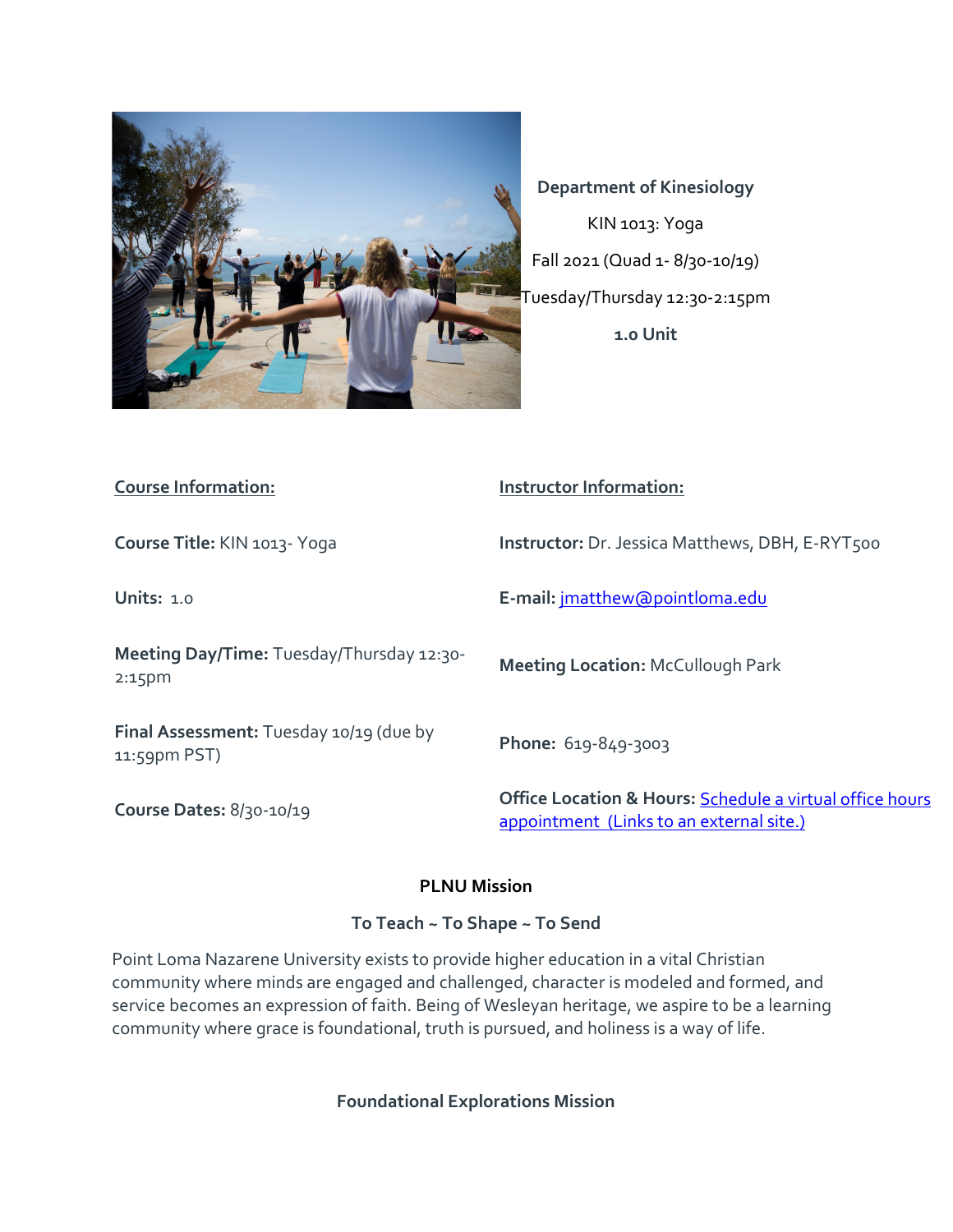PLNU provides a foundational course of study in the liberal arts informed by the life, death, and resurrection of Jesus Christ. In keeping with the Wesleyan tradition, the curriculum equips students with a broad range of knowledge and skills within and across disciplines to enrich major study, lifelong learning, and vocational service as Christ-like participants in the world's diverse societies and culture.

## **Course Description**

This course explores fundamental yoga and mindfulness practices suitable for all-levels of experience. Students will be guided through physical yoga postures from various styles of yoga practice to improve flexibility, strength and balance. Additionally, students will explore mindful breathing techniques and meditation practices to reduce stress and enhance overall health and well-being.

#### **Department Learning Outcome**

1. Students will meet or show progress towards basic/fundamental skill level.

## **Student Learning Outcomes (SLO)**

- 1. Demonstrate proper alignment while performing fundamental yoga poses.
- 2. Explain appropriate progression and regression options for specific yoga poses relative to fitness level.
- 3. Demonstrate improved balance, flexibility and increased muscular endurance through the practice of yoga postures.
- 4. Apply fundamental techniques for stress reduction.

## **Course Credit Information**

In the interest of providing sufficient time to accomplish the stated Course Learning Outcomes, this class meets the PLNU credit hour policy for a 1.0 unit class delivered over 8 weeks. Specific details about how the class meets the credit hour requirement can be provided upon request.

#### **Course Format**

This lab-based class offers twice weekly guided yoga and mindfulness practices delivered in an in-person format over the 8-week course. Regular participation in the practices and completion of the assessments are imperative to success in the course.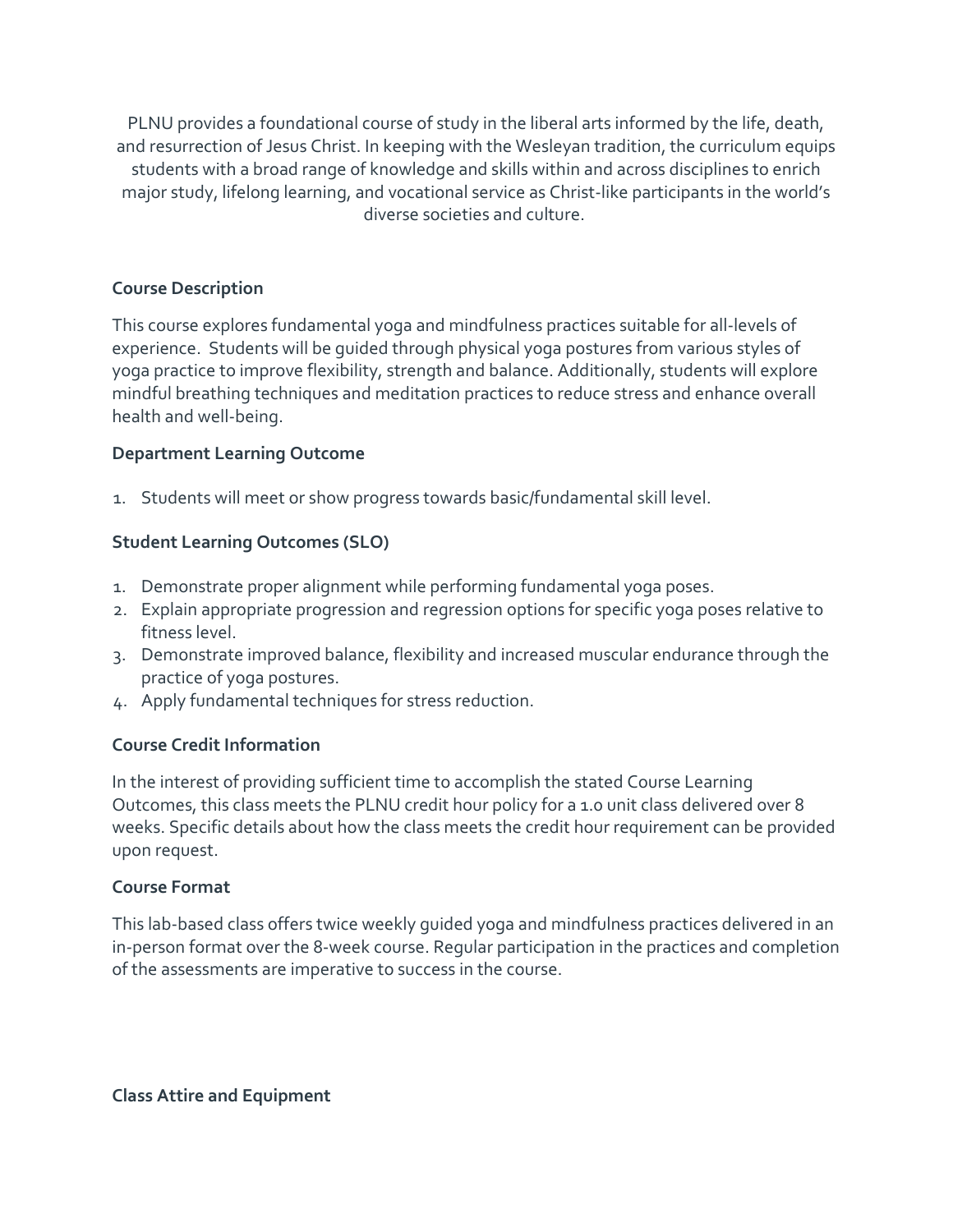For this activity-based course, students are expected to wear appropriate athletic attire to participate comfortably in the guided practices. The clothing worn should allow for the safe performance of physical movements without restriction. Being that yoga is traditionally practiced barefoot, students will be encouraged to remove their athletic shoes and socks when completing each practice.

Each student is strongly encouraged to consider investing in their own **yoga "sticky" mat, a beach towel (or blanket) and two yoga blocks,** to be utilized during each practice. Prices per yoga block range from \$3-\$15 depending on material (e.g., foam, cork, etc.), so students may choose whichever option is most cost effective for them. Yoga blocks can purchased online or through any major retailer (e.g., Walmart, Ross, TJ Maxx, Target, etc.). While a yoga mat and towel/blanket are required, yoga blocks are not required for the class, however they will allow for greater accessibility and progression of postures explored throughout the 8-week course and will be included in class instruction.

#### **Assessment and Grading**

The total number of points accumulated based on active participation/skill development, selfreflection and assessments determine your final grade in this course. You may earn up to 350 points for active participation and 50 points for self-assessments for a total of a maximum 400 points.

|                                        |           | <b>Grades</b>  |               |
|----------------------------------------|-----------|----------------|---------------|
| Skill Development/Active Participation |           |                |               |
| $(14 \text{ @ } 25 \text{ pts. each})$ | 350 pts.  | $A = 93 - 100$ | $C = 73 - 76$ |
| Pre-Assessment                         | $25$ pts. | $A = 92 - 90$  | $C = 70 - 72$ |
| Post-Assessment                        | $25$ pts. | $B+=87-89$     | $D+ = 67-69$  |
|                                        |           | $B = 83 - 86$  | $D=63-66$     |
|                                        |           | $B = 80 - 82$  | $D = 60 - 62$ |
| <b>Total Points</b>                    | 400 pts.  | $C+=77-79$     | $F=0-59$      |

#### **Class Attendance and Participation**

Regular and punctual attendance at all class sessions is considered essential to optimum academic achievement. If the student is absent for more than 10 percent of class sessions, the faculty member will issue a written warning of de-enrollment. If the absences exceed 20 percent, the student may be de-enrolled without notice until the university drop date or, after that date, receive the appropriate grade for their work and participation

#### **Incompletes and Late Assignments**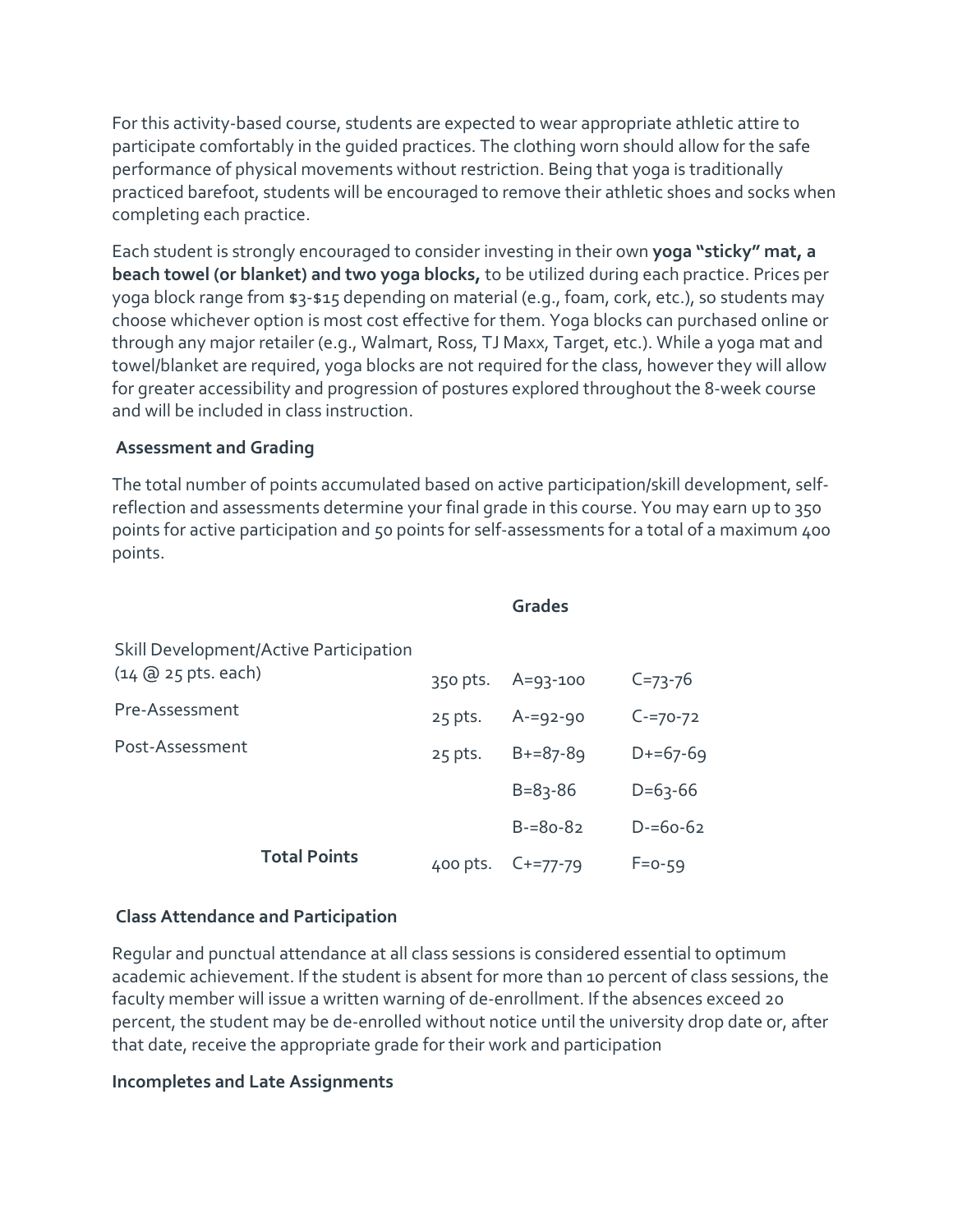All assignments posted in Canvas are to be completed and submitted on the specified due dates. Incompletes will only be assigned in extremely unusual circumstances.

## **Safety Considerations**

Participation in any physical activity may involve risk or injury. Students are advised of the importance of carefully following the instructor's instructions regarding techniques and performance of postures. In addition, to further minimize risk it is essential that students adhere to the following safety standards.

- 1. Notify the instructor of any pre-existing condition that may affect your participation.
- 2. Notify the instructor of any condition that may develop during the semester that may affect your participation.
- 3. Perform all movements with mindful awareness and attention, employing regression options as appropriate.

# **Spiritual Care**

Please be aware PLNU strives to be a place where you grow as whole persons. To this end, we provide resources for our students to encounter God and grow in their Christian faith.

If students have questions, a desire to meet with the chaplain or have prayer requests you can contact the [Office of Spiritual Development](https://www.pointloma.edu/offices/spiritual-development) Links to an external site.

# **PLNU Academic Accommodations Policy**

PLNU is committed to providing equal opportunity for participation in all its programs, services, and activities. Students with disabilities may request course-related accommodations by contacting the Educational Access Center (EAC), located in the Bond Academic Center [\(EAC@pointloma.edu](mailto:EAC@pointloma.edu) or 619-849-2486). Once a student's eligibility for an accommodation has been determined, the EAC will issue an academic accommodation plan ("AP") to all faculty who teach courses in which the student is enrolled each semester.

PLNU highly recommends that students speak with their professors during the first two weeks of each semester/term about the implementation of their AP in that particular course and/or if they do not wish to utilize some or all of the elements of their AP in that course.

Students who need accommodations for a disability should contact the EAC as early as possible (i.e., ideally before the beginning of the semester) to assure appropriate accommodations can be provided. It is the student's responsibility to make the first contact with the EAC.

# **PLNU Academic Honesty Policy**